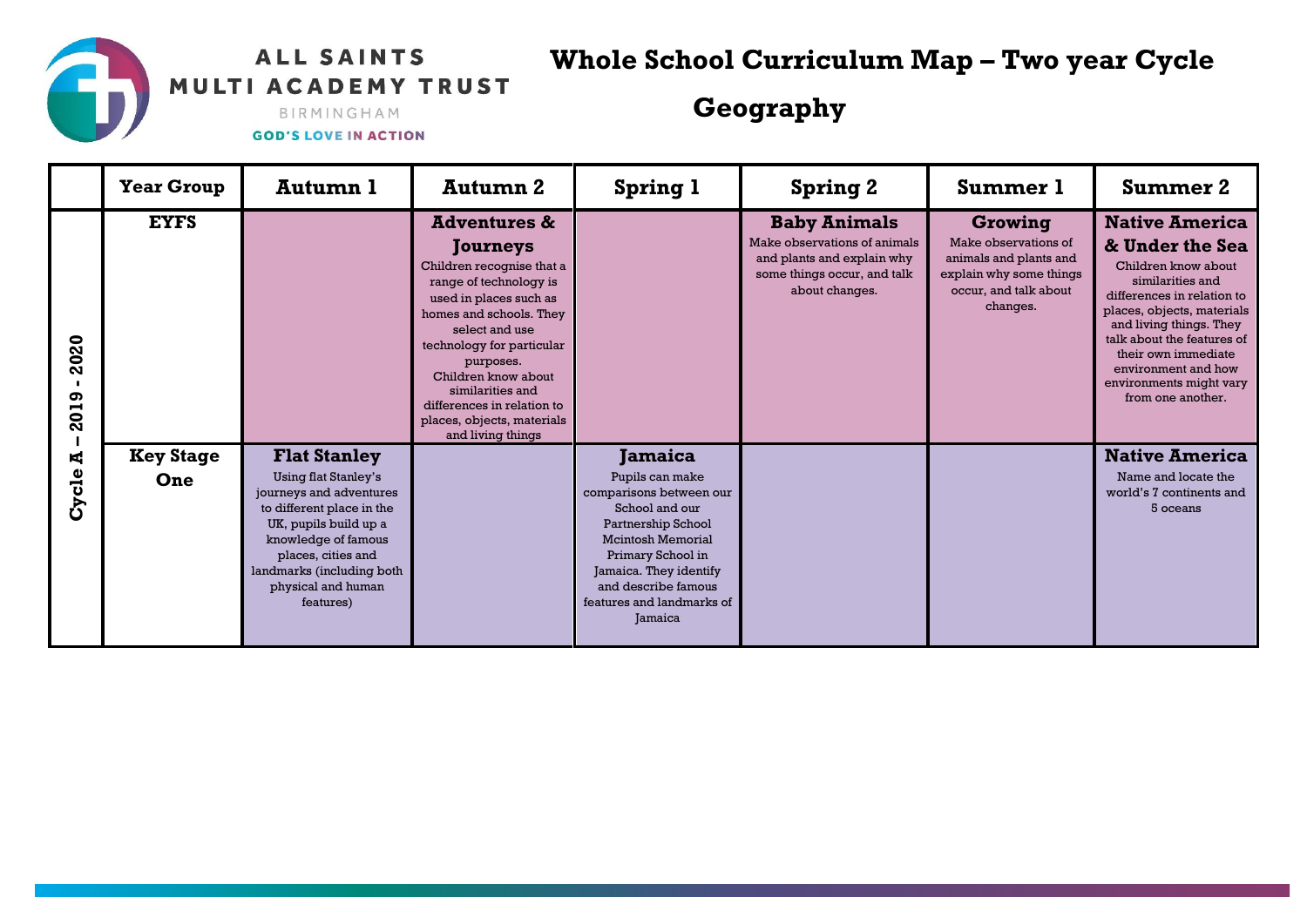| 2020<br>2019<br>K,<br>Cycle | <b>Lower Key</b><br><b>Stage Two</b> | <b>Identity</b><br>Pupils learn about their<br>family history and<br>origins. They locate<br>places of significance<br>and family origins on<br>UK and world maps.<br>Compare their own<br>origins and traditions<br>with others. Locate the<br>origins of the Artist<br>'Frida Kahlo' | <b>Titanic</b><br>Pupils know the journey<br>of the Titanic and the<br>Geographical causes of<br>why it sank. | The Hawaiian Islands<br>and its Volcanoes<br>Pupils can compare the location,<br>human and physical features of the<br>Hawaiian islands in relation to our<br>School. Pupils learn about the<br>Hawaiian volcanoes, what causes<br>them to erupt and how they impact<br>on society.                                         |  | <b>Native America</b><br>Locate the world's<br>countries, using maps to<br>focus on Europe<br>(including the location of<br>Russia) and North and<br>South America,<br>concentrating on their<br>environmental regions,<br>key physical and human<br>characteristics,<br>countries, and major<br>cities |
|-----------------------------|--------------------------------------|----------------------------------------------------------------------------------------------------------------------------------------------------------------------------------------------------------------------------------------------------------------------------------------|---------------------------------------------------------------------------------------------------------------|-----------------------------------------------------------------------------------------------------------------------------------------------------------------------------------------------------------------------------------------------------------------------------------------------------------------------------|--|---------------------------------------------------------------------------------------------------------------------------------------------------------------------------------------------------------------------------------------------------------------------------------------------------------|
|                             | <b>Upper Key</b><br><b>Stage Two</b> | <b>Our Modern</b><br>City<br>Pupils locate famous<br>architectural buildings<br>around the world. They<br>will use OS maps to follow<br>a route and locate famous<br>architectural buildings in<br>Birmingham                                                                          |                                                                                                               | <b>Venice</b><br>Pupils will make comparisons of<br>between Birmingham and Venice in<br>relation to their locations as well as<br>their physical and human<br>characteristics. Pupils compare the<br>canal networks. They will also<br>create and answer their own<br>geographical question to compare<br>the two locations |  | <b>Native America</b><br>Use maps, atlases,<br>globes and<br>digital/computer<br>mapping to locate<br>countries and describe<br>features studied                                                                                                                                                        |

|                                                              | <b>Year Group</b> | Autumn 1 | Autumn 2 | <b>Spring 1</b>                                                                                                                                                                                                                                                                    | <b>Spring 2</b> | <b>Summer 1</b>                                                                                                                                | <b>Summer 2</b>                                                                                                                                                                                                    |
|--------------------------------------------------------------|-------------------|----------|----------|------------------------------------------------------------------------------------------------------------------------------------------------------------------------------------------------------------------------------------------------------------------------------------|-----------------|------------------------------------------------------------------------------------------------------------------------------------------------|--------------------------------------------------------------------------------------------------------------------------------------------------------------------------------------------------------------------|
| 2020<br>2021<br>$\mathbf{a}$<br>c1e<br>$\tilde{\mathcal{S}}$ | <b>EYFS</b>       |          |          | <b>Once Upon a Time</b><br>Children know about<br>similarities and differences in<br>relation to places, objects,<br>materials and living things.<br>They talk about the features of<br>their own immediate<br>environment and how<br>environments might vary from<br>one another. |                 | <b>Food Glorious</b><br>Food<br>Make observations of<br>animals and plants and<br>explain why some things<br>occur, and talk about<br>changes. | <b>Take One</b><br><b>Picture &amp; We're</b><br>Going to the<br>Zoo/Jungle<br><b>Adventures</b><br>Make observations of<br>animals and plants and<br>explain why some things<br>occur, and talk about<br>changes. |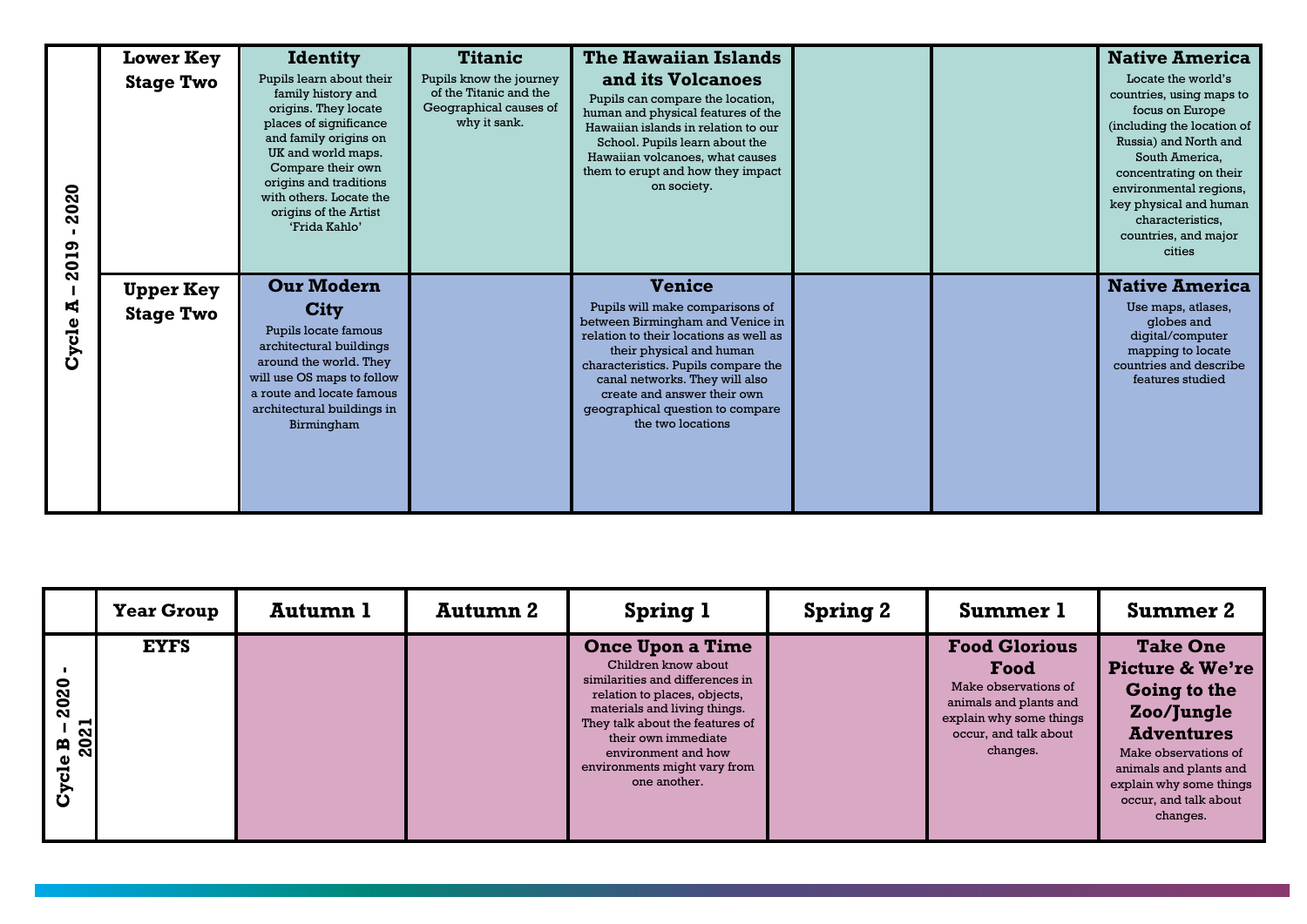|                                      |                                                                                                                                                                                                                                                                                                                                                                                                                                                               |                                                                                                                                                                                                                                                                                                                                                                                                                                 |                                                                                                                                                                                                                                                                                              |                                                                                                                                                                                                                                                                                                                                                                                                         | Children know about<br>similarities and<br>differences in relation to<br>places, objects, materials<br>and living things. They<br>talk about the features of<br>their own immediate<br>environment and how<br>environments might vary<br>from one another. |
|--------------------------------------|---------------------------------------------------------------------------------------------------------------------------------------------------------------------------------------------------------------------------------------------------------------------------------------------------------------------------------------------------------------------------------------------------------------------------------------------------------------|---------------------------------------------------------------------------------------------------------------------------------------------------------------------------------------------------------------------------------------------------------------------------------------------------------------------------------------------------------------------------------------------------------------------------------|----------------------------------------------------------------------------------------------------------------------------------------------------------------------------------------------------------------------------------------------------------------------------------------------|---------------------------------------------------------------------------------------------------------------------------------------------------------------------------------------------------------------------------------------------------------------------------------------------------------------------------------------------------------------------------------------------------------|------------------------------------------------------------------------------------------------------------------------------------------------------------------------------------------------------------------------------------------------------------|
| <b>Key Stage</b><br>One              | <b>Our Community</b><br>Pupils will learn about<br>their local area using<br>aerial photographs, maps<br>and through exploration.<br>They will learn how to<br>direct themselves around<br>their local area by<br>following a route and<br>using compass directions.<br>Pupils will create maps<br>with keys to represent<br>their local area.                                                                                                                |                                                                                                                                                                                                                                                                                                                                                                                                                                 | <b>Uttarayan Kite</b><br><b>Festival</b><br>Pupils learn about the country<br>of India, focussing on weather,<br>lifestyle, land scape etc They<br>will make comparisons with our<br>own locality. They will learn<br>about the kite festival and how<br>and why it is celebrated.           | <b>Hot and Cold</b><br><b>Countries</b><br>Pupils will learn to<br>locate hot and cold<br>countries around the<br>world. They will begin<br>to understand climate<br>zones. Pupils will make<br>observations about<br>weather in our country.<br>Create charts to<br>represent the weather.<br>Explore the<br>environments of<br>animals in hot and cold<br>countries and how they<br>adapt to survive. |                                                                                                                                                                                                                                                            |
| <b>Lower Key</b><br><b>Stage Two</b> | <b>Birmingham</b><br>through the<br>years<br>Pupils will learn about the<br>local area and its current<br>food market. Pupils will<br>create a map to record<br>the types of food<br>restaurants and<br>takeaways in the local<br>area. They will then use<br>their maps to present<br>their data appropriately.<br>Pupils will be able to<br>discuss how food is<br>similar/different to many<br>years ago in Birmingham,<br>when the Balti was<br>invented. | <b>Survival</b><br><b>Science</b><br>Pupils identify areas in the<br>world which are<br>more/less habitable to<br>live. Pupils learn where to<br>find fresh water and can<br>explain the process of the<br>water cycle and rivers.<br>Pupils will learn how to<br>use compasses and grid<br>references on OS maps.<br>Pupils will then design<br>and create their own<br>desert island grid<br>reference map, using<br>symbols. | <b>Abu Simbel Sun</b><br><b>Festival (Egypt)</b><br>Pupils identify the country of<br>Egypt on a map and learn about its<br>location and climate in relation to<br>the equator and tropics. Pupils<br>explore desert land as a biome of<br>the world and understand some of<br>its features. |                                                                                                                                                                                                                                                                                                                                                                                                         |                                                                                                                                                                                                                                                            |